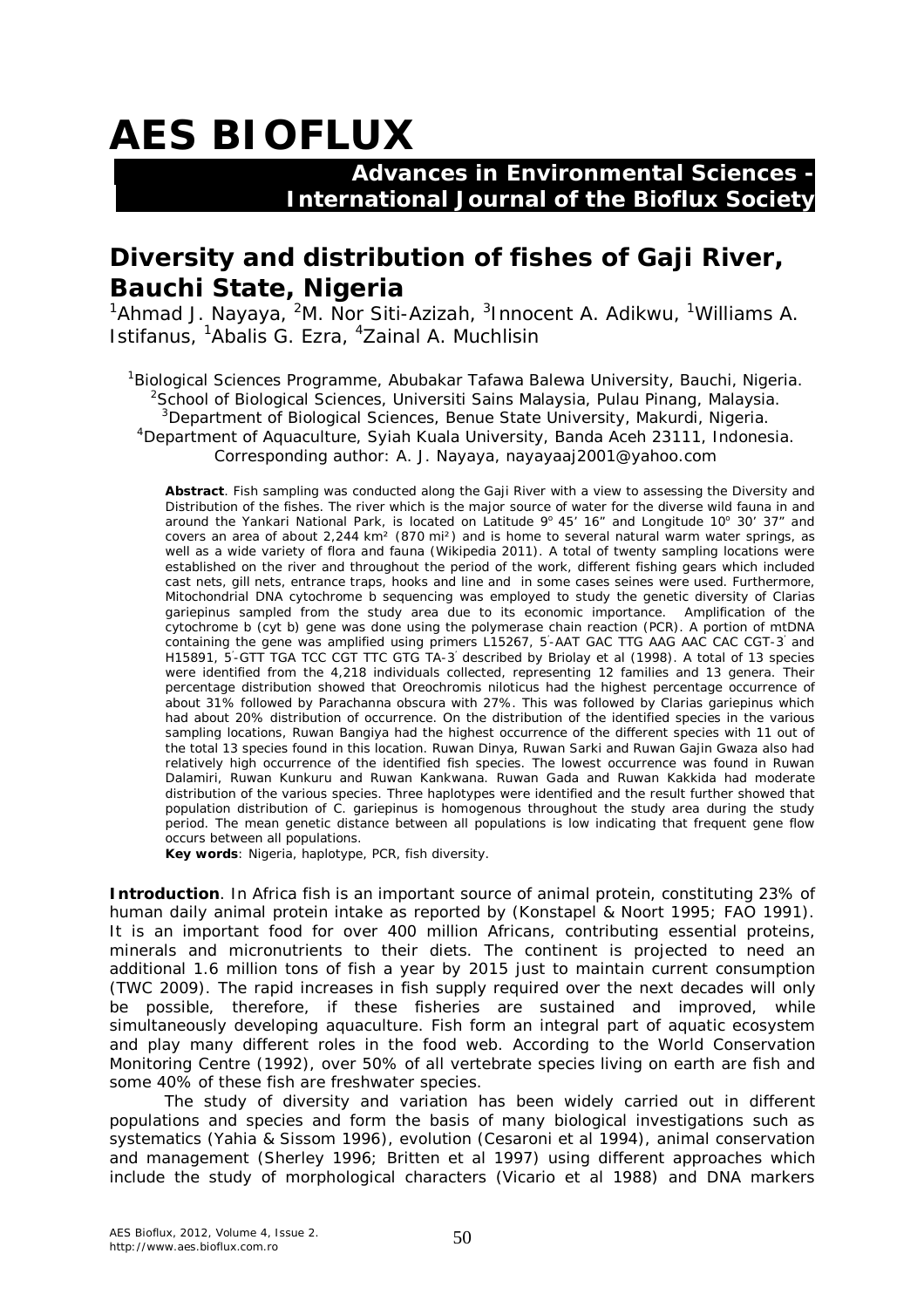(Carvalho & Pritcher 1995). One of the most important criteria for any efficient conservation and management programme is the taxonomic clarification of species complexes as well as the assessment of genetic biodiversity within and among populations. According to Paul-Michael (2004), species are the currency of biology. Genetic variation study is important for stock management in fisheries. The concept of 'stock' is essential for both fisheries and endangered species management (Begg & Waldman 1999). According to Begg et al (1999) that stocks are random groups of fish large enough to self-reproducing, with members of each group having similar life history characteristics. Genetic variation study is useful to understand the stock structure of a species and design an appropriate management guideline in fisheries where multiple stocks are exploited differentially (Ricker 1981). The process of defining fish stock is essential for effective management. Fisheries management generally aims to achieve maximum sustainable production from fish stocks (Begg & Waldman 1999). DNA tests and sequencing are the most popular methods for species identification and conservation studies of animal specimens at present (Tsai et al 2007; Gorgan 2009).

The primary aim of this work is to contribute to the discovery and understanding of ecological, economic and conservation functions of the fish species in the study area. Hence, the main objectives of the work are to determine the population structure of the fishes in the study area, evaluate the differentiation and systematics of the fish species and determine the genetic diversity of *Clarias gariepinus* as a very important food fish species using cytochrome b gene molecular marker. This will enable new research and applications addressing problems of productivity and conservation of important genes in fish species of the area.

#### **Materials and Methods**

**The study area**. Gaji river complex is the major source of water for the diverse wild fauna in and around the Yankari National Park. Yankari National Park is a large wildlife park located in the south-central part of Bauchi State, in northeastern Nigeria. It is located on Latitude  $9^{\circ}$  45' 16" and Longitude 10 $^{\circ}$  30' 37" and covers an area of about 2,244 km² (870 mi²) and is home to several natural warm water springs, as well as a wide variety of flora and fauna. Its location in the heartland of the West African savanna makes it a unique way for tourists and holidaymakers to watch wildlife in its natural habitat. Gaji river is of great biological and economic importance as its tributaries and main channels provides an important source of cash income to the villagers around through fishing activities. Being part of a protected area, the river complex serves as home to variety of aquatic fauna, including fish, thereby conserving the genetic resources of the aquatic fauna found in the protected portion.

*Fish sampling.* An intensive survey of the Gaji river complex was carried out through reconnaissance visits to identify locations that are easily accessible and have potentials of retaining water for long periods. A total of twenty sampling locations were established on the Gaji river. The river, being not perennial, has some parts of it drying up in some parts of the year. The sampling locations were established based on availability of water in the river during the period of the research (Figure 1, Table 1). Throughout the period of the work different fishing gears were used to ensure total coverage of the diverse fish community in the study locations. The different fishing gears used included casting nets, gill nets, entrance traps, hooks and line and in some cases seines. Fish was sampled monthly for a period of nine months. Fish samples collected were preserved in either 10% formalin or 45% absolute alcohol depending on the fish types, for further analysis. Identification of fish species was carried out using fish the identification keys developed by Reed et al (1976); Holden & Reed (1978); Fish Base (1998); and Olaosebikan & Raji (1998).

*Determination fish species diversity indices.* Measures of diversity are frequently seen as indicators of the well being of ecological systems and it can be measured by recording the number of species, by describing their relative abundances or by using a measure which combines the two components (Magurran 1988). In this work, Biological Diversity indices were calculated to understand the relationships between and within the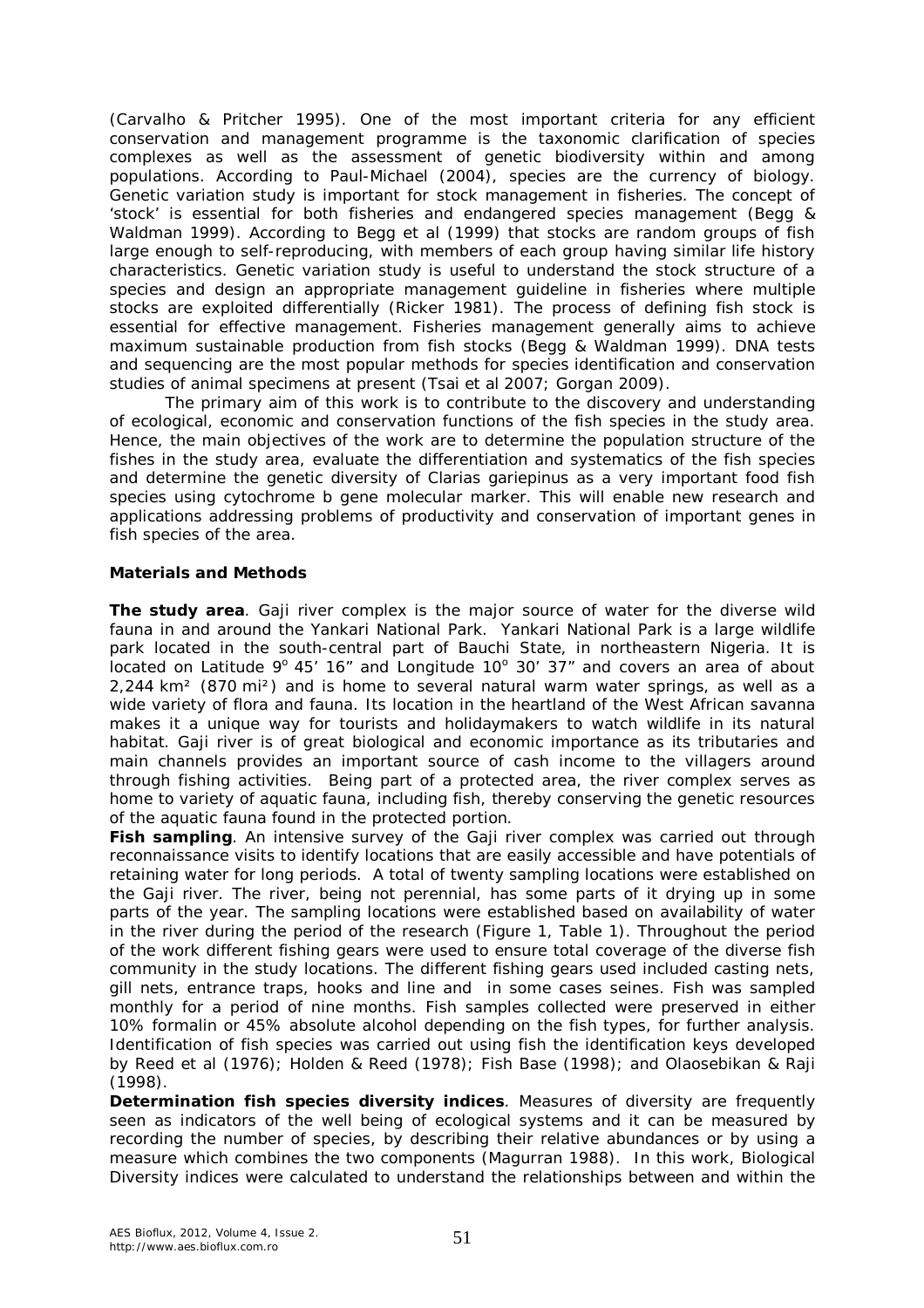fish species encountered in the work. The indices calculated were the Simpson's Diversity index, and Margalef's richness index.

#### *Determination of genetic diversity of Clarias gariepinus.*

*DNA extraction, quantification and polymerase chain reaction.* In order to preserve the tissue for DNA extraction, the muscle tissue of Clarias gariepinus was first preserved in 95% Ethanol and later Tris-NaC1-EDTA-SDS (TNES-Urea). Extraction of genomic DNA was done using AquaGenomic Extraction Kit following the manufacturer's instruction. After extraction the DNA solution was stored at  $4^{\circ}$ C at  $20^{\circ}$ C for long term storage as recommended by (Nguyen et al 2006). The purity of genomic mtDNA was measured by using two approaches which is by gel electrophoresis and spectrophotometer methods, the purity of genomic DNA was observed by a single band pattern that appears on a 0.8% (w/v) agarose gel after staining in ethidium bromide and visualized under ultraviolet (UV) light (Nguyen et al 2006). The quantity and quality of the extracted DNA was assessed by using Hitachi U, 1900 UV/VIS Spectrophotometer 200V. The optical Density (OD) of each diluted DNA samples were taken at two different values;  $OD<sub>260</sub>$  and  $OD<sub>280</sub>$  for the assessment of quality and quantity of DNA extracted. A 0.8% and 1.7 agarose gel (1<sup>st</sup> Base) in 0.5X Tris-Borate EDTA (TBE) buffer solution was prepared for assessment of DNA extraction and PCR products respectively.

*Mitochondrial DNA sequencing of cytochrome b.* The PCR was conducted using G-STORM Dual compartment 48 wells and Effendorf Master Cycler 77 wells Thermocyclers. PCR products were stored at -20 $\degree$ C to avoid denaturing. A portion of mtDNA containing the gene was amplified using primers L15267, 5-AAT GAC TTG AAG AAC CAC CGT-3' and H15891, 5-GTT TGA TCC CGT TTC GTG TA-3, previously described by Briolay et al (1998). Purification of PCR products were done by using Promega wizard SV Purification Kit by the Centrifugation method following the Promega procedure (Anon 2006).

Purified PCR products were sequenced in the forward direction. The sequence results were analysed using Chromas Lite Version 2.01. and BioEdit Sequence Alignment Editor (Tamura et al 2007). Haplotypes were identified by creating a new alignment in Alignment Explorer/CLUSTAL. The sequences were again edited manually to check any nucleotides gaps that were not in the position. This was done to find best alignment of all sequences by referring to chromatogram (using Cromas Lite Version 2.01) of each haplotypes.

**Results and Discussion**. A total of 13 species were identified from the 4,218 individuals collected, representing 12 families and 13 genera. Table 1 shows the species distribution and the families of all the species identified. Their percentage distribution showed that *Oreochromis niloticus* had the highest percentage occurrence of about 31% followed by *Parachanna obscura* with 27%. This was followed by *Clarias gariepinus* which had about 20% distribution of occurrence*.*

On the distribution of the identified species in the various sampling locations, Ruwan Bangiya had the highest occurrence of the different species with 11 out of the total 13 species found in this location. Ruwan Dinya, Ruwan Sarki and Ruwan Gajin Gwaza also had relatively high occurrence of the identified fish species (Table 3). The lowest occurrence was found in Ruwan Dalamiri, Ruwan Kunkuru and Ruwan Kankwana. Ruwan Gada and Ruwan Kakkida had moderate distribution of the various species. Depending on the duration of any diversity studies and the purpose or design of the study, the number of species to be recorded can vary. More species could have been encountered in this work if the study was carried out for longer duration. This result compares with Muchlisin & Azizah (2009) who worked on fish diversity in a region in Indonesia. The results also showed that Ruwan Bangiya, Ruwan Bugudu and Gajin Gwaza had the highest Diversity indices. Ruwan Boda also had high evenness value despite relatively low Diversity index. This agrees with the findings of Muchlisin & Azizah (2009). It is also in line with the results obtained by Bhat (2003). Moses (2000) also worked on fisheries of southern Nigeria. According to him, the productivity of mangrove wetlands is very high (Mercer & Hamilton, 1984); because of this, and coupled with the fact that such areas offer some measure of protection and shelter, mangrove ecosystems attract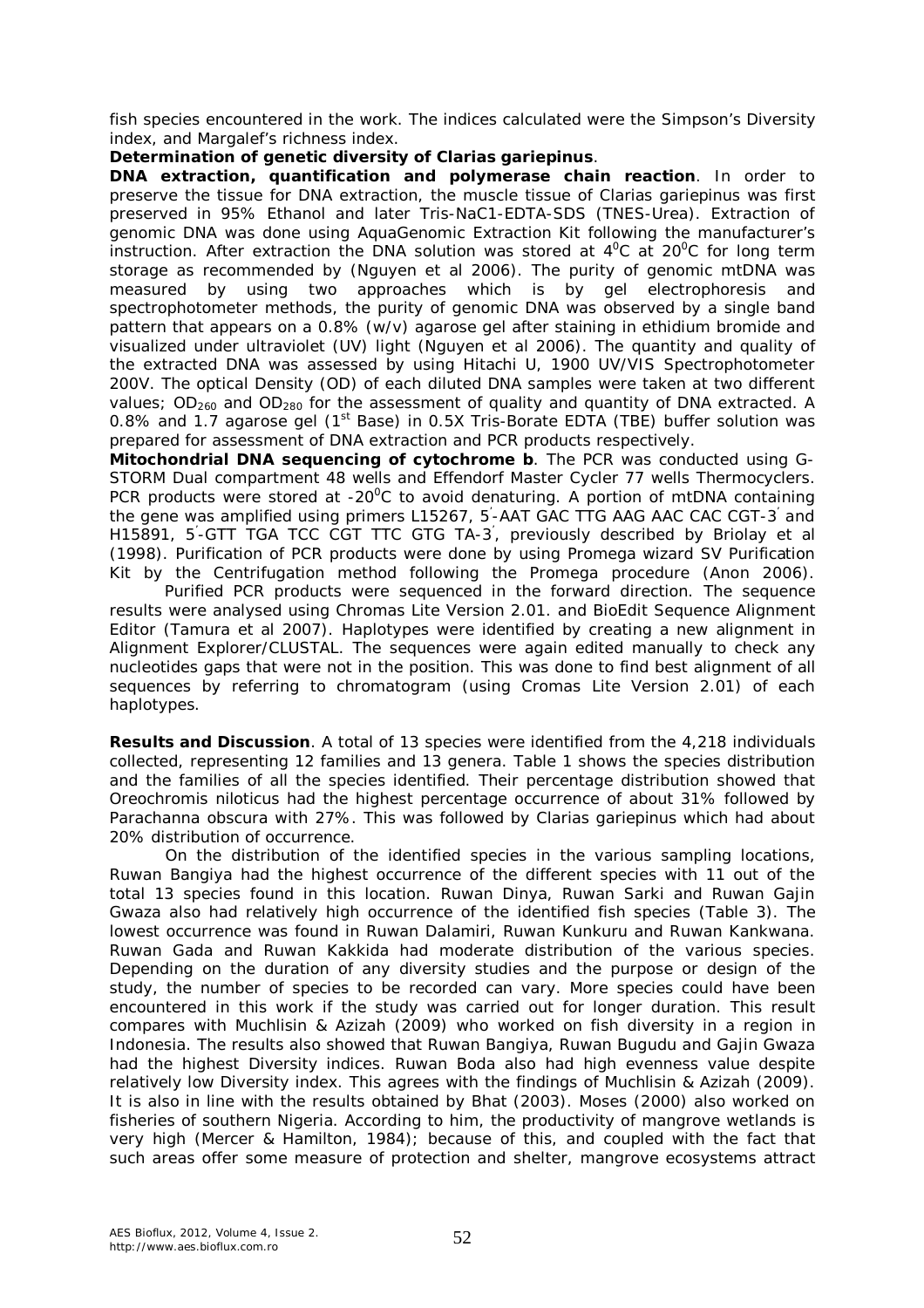and support high densities of larval and juvenile stages of many commercially important species of both pelagic and demersal fishes; example of such fishes include bonga.

*Fish Species Diversity.* The Simpson's diversity index and Margalef's richness index of the fish calculated based on the locations indicate that Ruwan Bugudu had the highest index of diversity of 4.65 followed by Ruwan Bangiya with 4.55. Ruwan Kakkida, Ruwan Gajin Makeri, Ruwan Bakin Ruwa, Ruwan Binga and Ruwan Dinya had high values of diversity index ranging between 3.60 to 3.95 (Table 2). The value of the index increases with increasing diversity in a location. The least diversity index value of 1.16 was recorded in Ruwan Ganga. Interms of species richness in the sites, The Margalef's species richness index of 1.73 was recorded in Ruwn Bangiya eventhough it had a relatively lower Diversity index value compared to Ruwan Bugudu. The lowest richness index value of 0.50 was recorded in Ruwan maciyar Maje. Ruwan Dalamiri, Ruwan Kunkuru, Ruwan Kankwana had relatively same richness interms of their species composition.

Table 1

| Fish species          | Sampling site |           |        |        |        |           |        |        |        |        |           |        |           |        |        |                |        |        |   |        |
|-----------------------|---------------|-----------|--------|--------|--------|-----------|--------|--------|--------|--------|-----------|--------|-----------|--------|--------|----------------|--------|--------|---|--------|
|                       | A             | B         | C      | D      | E      | F         | G      | н      |        |        | К         |        | M         | N      | O      | P              | Q      | R      | S |        |
| Heterotis niloticus   | $^{+}$        | $^{+}$    | $^{+}$ | $^{+}$ | $^{+}$ |           | $^{+}$ |        |        | $^{+}$ | $^{+}$    |        |           |        |        |                |        |        |   |        |
| Clarias gariepinus    | $^{+}$        | $\ddot{}$ | $+$    | $+$    | $^{+}$ | $\ddot{}$ | $+$    | $^{+}$ | $+$    | $+$    | $\ddot{}$ | $+$    | $\ddot{}$ |        |        | $\overline{+}$ | $^{+}$ |        |   |        |
| Hydrocynus lineatus   |               |           | $^{+}$ | $^{+}$ | $^{+}$ | $^{+}$    | $^{+}$ | $^{+}$ | $^{+}$ | $^{+}$ |           |        |           |        |        |                |        |        |   |        |
| Parachanna obscura    | $^{+}$        | $^{+}$    | $^{+}$ | $^{+}$ | $^{+}$ | $^{+}$    | $^{+}$ | $^{+}$ | $^{+}$ | $^{+}$ | $^{+}$    | $^{+}$ | $^{+}$    | $^{+}$ | $^{+}$ | $^{+}$         | $^{+}$ | $^{+}$ |   | $^{+}$ |
| Oreochromis niloticus | $^{+}$        | $^{+}$    | $+$    | $+$    | $+$    | $+$       | $+$    | $+$    | $^{+}$ | $^{+}$ | $^{+}$    | $^{+}$ | $^{+}$    | $+$    | $+$    | $^{+}$         | $^{+}$ |        |   |        |
| Protopterus annectens | $^{+}$        | $\ddot{}$ | $+$    | $+$    | $^{+}$ |           | $+$    |        |        |        |           |        |           |        |        |                |        |        |   |        |
| Gymnarchus niloticus  | $^{+}$        | $\ddot{}$ | $+$    | $+$    | $+$    | $+$       | $+$    | $+$    | $+$    | $+$    | $^{+}$    |        | $+$       | $^{+}$ | $+$    | $^{+}$         | $^{+}$ | $^{+}$ |   | $^{+}$ |
| Tilapia zilli         | $^{+}$        | $^{+}$    | $+$    |        |        |           |        |        |        |        |           |        |           |        |        |                |        |        |   |        |
| Schilbe mystus        | $^{+}$        | $^{+}$    | $+$    | $^{+}$ |        |           | $^{+}$ |        |        |        |           |        |           |        |        |                |        |        |   |        |
| Ctenopoma kingsleyae  | $^{+}$        | $^{+}$    | $^{+}$ |        |        |           |        |        |        |        |           |        |           |        |        |                |        |        |   |        |
| Synodontis ocellifer  |               |           |        |        |        |           |        |        |        |        |           |        |           |        |        |                |        |        |   |        |
| Gnathonemus abadii    |               |           |        |        |        |           |        |        |        |        |           |        |           |        |        |                |        |        |   |        |
| Polypterus senegalus  | $^{+}$        | $^+$      | $^+$   | ÷      |        |           |        |        |        |        |           |        |           |        |        |                |        |        |   |        |

Fish occurrence in sampling sites of Gaji river, Bauchi State, Nigeria

Key: + = Presence, - = Absence, A= Ruwan Dinya, B= Ruwan Bugudu, C= Ruwan Bangiya, D= Ruwan Sarki, E= Ruwan Gada, F= Ruwan Boda, G= Ruwan Gajin Gwaza, H= Ruwan Ganga, I= Ruwan Kakkida, J= Ruwan Gajin Makeri, K= Ruwan Bakin Ruwa, L= Ruwan Maciyar Maje, M= Ruwan Maidabaki, N= Ruwan Lika-Lika, O= Ruwan Binga, P= Ruwan Wambai, Q= Ruwan Dalamiri, R= Ruwan Kunkuru, S= Ruwan Kankwana, T=Ruwan Salmanu

Table 2

Biological indices of fishes in Gaji river, Nigeria according to sampling sites

| Location (Site)    | Species richness (Margalef's<br>Index) | Simpson's Index (D) | Reciprocal of D |
|--------------------|----------------------------------------|---------------------|-----------------|
|                    |                                        |                     |                 |
| Ruwan Dinya        | 1.51                                   | 0.25                | 3.95            |
| Ruwan Bugudu       | 1.14                                   | 0.22                | 4.65            |
| Ruwan Bangiya      | 1.73                                   | 0.21                | 4.55            |
| Ruwan Sarki        | 1.51                                   | 0.31                | 3.28            |
| Ruwan Gada         | 1.27                                   | 0.25                | 4.00            |
| Ruwan Boda         | 1.04                                   | 0.33                | 2.99            |
| Gajin Gwaza        | 1.65                                   | 0.24                | 4.11            |
| Ruwan Ganga        | 1.06                                   | 0.86                | 1.16            |
| Ruwan Kakkida      | 1.23                                   | 0.28                | 3.60            |
| Ruwan Gajin Makeri | 0.87                                   | 0.28                | 3.60            |
| Ruwan Bakin Ruwa   | 1.24                                   | 0.27                | 3.66            |
| Ruwan Maciyar Maje | 0.50                                   | 0.27                | 3.66            |
| Ruwan Maidabaki    | 1.08                                   | 0.38                | 2.61            |
| Ruwan Lika-Lika    | 0.74                                   | 0.19                | 5.29            |
| Ruwan Binga        | 0.86                                   | 0.25                | 3.92            |
| Ruwan Wambai       | 1.11                                   | 0.34                | 2.91            |
| Ruwan Dalamiri     | 0.72                                   | 0.37                | 2.71            |
| Ruwan Kunkuru      | 0.73                                   | 0.28                | 3.57            |
| Ruwan Kankwana     | 0.74                                   | 0.30                | 3.39            |
| Ruwan Salmanu      | 1.03                                   | 0.32                | 3.10            |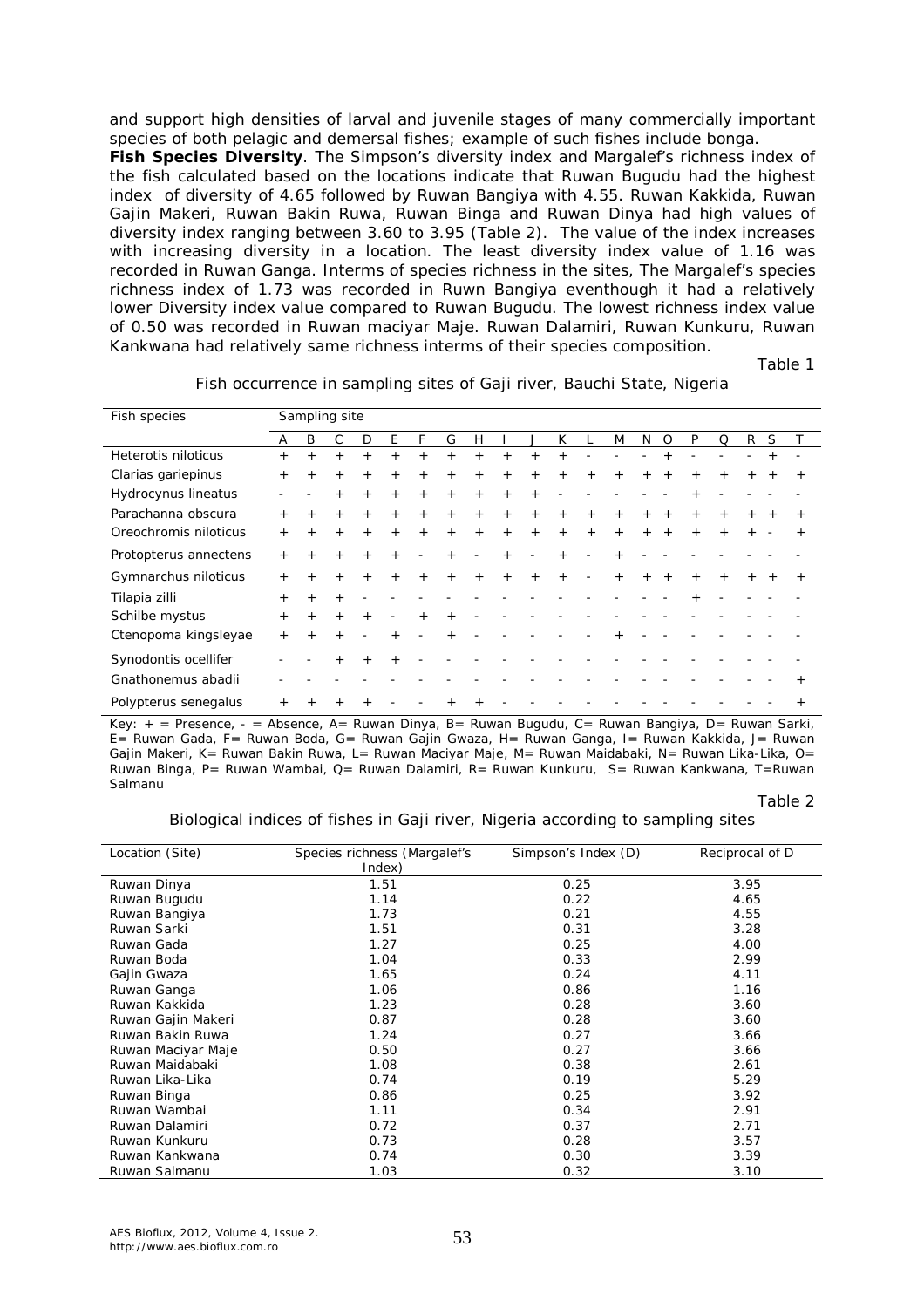#### **Molecular diversity**

*DNA extraction in Clarias gariepinus.* There are many methods to store and preserve tissue for molecular studies. For this study, muscle tissue of *Clarias gariepinus* was preserved in TNES-Urea. This buffer has several advantages over other preservation buffer. A total of 20 samples were extracted for further analysis in performing DNA sequencing using AqualGenomic Extraction Kit. The DNA quality and quantity value based on spectrophotometer was satisfactory ranging from 1.1 to 2.2 with a least value of DNA quantity of 10ng/ µL.

**Optimization of cytochrome b PCR conditions***.* MgCI<sub>2</sub>, concentration of 2.0 mM was chosen for DNA amplification as it resulted in visibly clear fragment. Optimization was further conducted for primer concentration to eliminate the unspecified products. Annealing temperature of  $50^{\circ}$ C was established because it successfully amplified the DNA fragment by producing clear and high intensity band while the established PCR condition is shown in Table 3. A total of 11 samples were successfully amplified by using the optimized PCR conditions obtained. Sample with amplified Cyt b mtDNA fragment were then purified to eliminate enzymatic reactions present from the amplification reactions.

Table 3 and 3 and 3 and 3 and 3 and 3 and 3 and 3 and 3 and 3 and 3 and 3 and 3 and 3 and 3 and 3 and 3 and 3  $\pm$ 

| Reagent                  | Volume (µL)     |  |  |  |
|--------------------------|-----------------|--|--|--|
| 10x PCR Buffer           | 2.5             |  |  |  |
| $25mM$ MgCl <sub>2</sub> | 2.8             |  |  |  |
| 10mM dNTP                | 0.5             |  |  |  |
| 5mM Primer               | 0.8             |  |  |  |
| 5mM Primer H             | 0.8             |  |  |  |
| Taq Polymerase           | 0.4             |  |  |  |
| ddH <sub>2</sub> O       | 14.7            |  |  |  |
| DNA template             | 2.5             |  |  |  |
| Total volume             | 25 <sub>µ</sub> |  |  |  |

Established PCR conditions

**Purification of PCR product**. Purification of Cyt b PCR was only performed on amplified products with clear and high intensity bands. Plate 1 shows the purification results of Cyt b PCR product. Only purified Cyt b PCR products that had high bands were sent for sequencing. PCR amplification was repeated on samples which did not show high intensity bands after purification. A total of 11 samples were sent for sequencing.



Figure 1. Purified PCR products for *Clarias gariepinus.*

*Cytochrome b sequencing.* Based on the sequencing results, only 11 samples were chosen for further analysis using BioEdit and Mega 4. Samples were chosen based on peaks on the chromatogram produced through sequencing. Sequencing with high peak and with little overlap indicated good satisfactory results. For most samples, the sequencing generated more than 580 base pair. Forward sequences for each sample were compared and edited by using BioEdit sequence alignment to ensure that all ambiguous sites were corrected. All sequences were BLAST in National Center for Biotechnology Information (NCBI) to confirm that the obtained sequences were Cyt b gene sequences from *Clarias gariepinus.* Accession numbers assigned to the identified haplotypes are shown in Table 4. From the 11 individuals, 3 haplotypes were identified. The sequences of the identified haplotypes, relative distribution of the nucleotide compositions and molecular diversity indices are shown in Figure 2 and Tables 5 and 6.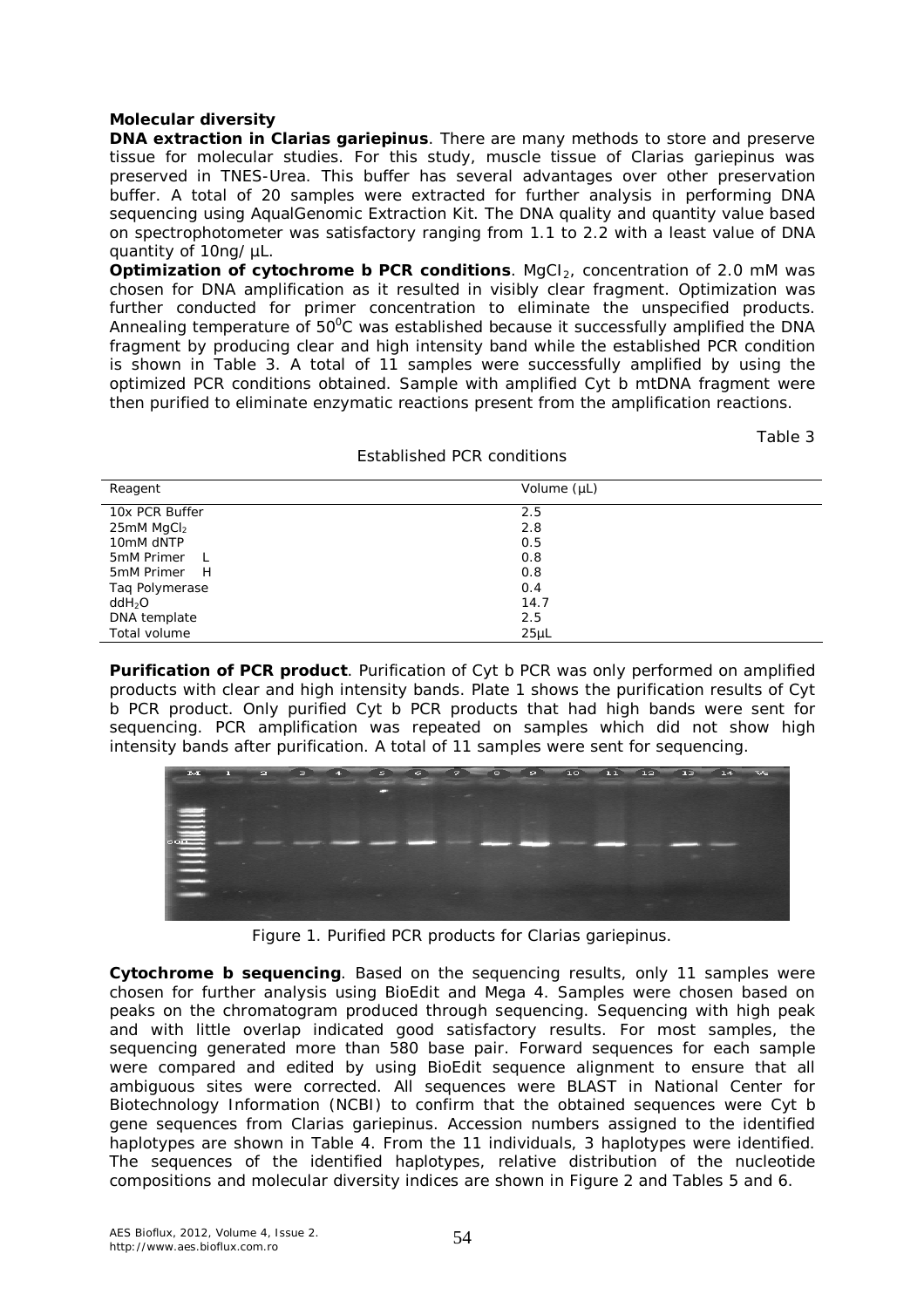#### nap01

CACCCATTATTCAAAATTGTCAACGACGCACTCATCGACCTTCCCGCCCCCTCTAATATC TCCGCATGATGAAACTTCGGCTCTCTACTATTATTATGTCTTGGAGTACAAATCCTCACA GGTCTATTCCTAGCCATACACTACACTTCTGATATCTCAACCGCATTCTCATCAGTAGTA CACATCTGCCGAGACGTCAACTACGGATGAATTATCCGAAACCTTCACGCCAACGGAGCA TCCTTCTTCTTCATCTGCATCTACCTTCACATTGGCCGCGGTCTTTACTACGGCTCATAC CTATACAAAGAAACATGAAACATTGGCGTTGTACTACTCCTTTTAGTAATAATAACAGCC TTCGTAGGATACGTACTACCATGAGGACAAATATCCTTCTGAGGTGCCACAGTAATCACA AACCTCTTATCAGCCGTACCTTACATAGGAGATGCCCTAGTCCAATGAATCTGAGGAGGT TTCTCCGTAGACAATGCAACACTTACACGATTTTTCGCATTCCACTTCCTCCTACCATTC ACAATCATCGCAGCTACAATTCTACACGCTCTATTCCTACACG

nap02

CACCCATTATTCAAAATTGTCAACGACGCACTCATCGACCTTCCCGCCCCCTCTAATATC TCCGCATGATGAAACTTCGGCTCTCTACTATTATTATGTCTTGGAGTACAAATCCTCACA GGTCTATTCCTAGCCATACACTACACTTCTGATATCTCAACCGCATTCTCATCAGTAGTA CACATCTGCCGAGACGTCAACTACGGATGAATTATCCGAAACCTTCACGCCAACGGAGCA TCCTTCTTCTTCATCTGCATCTACCTTCACATTGGCCGCGGTCTTTACTACGGCTCATAC CTATACAAAGAAACATGAAACATTGGCGTTGTACTACTCCTTTTAGTAATAATAACAGCC TTCGTAGGATACGTACTACCATGAGGACAAATATCCTTCTGAGGTGCCACAGTAATCACA AACCTCTTATCAGCCGTACCTTACATAGGAGATGCCCTAGTCCAATGAATCTGAGGAGGT TTCTCCGTAGACAATGCAACACTTACACGATTTTTCGCATTCCACTTCCTCCTACCATTC ACAATCATCGCAGCTACAATTCTACACGCTCTGTTCCTACACG

nap03 CACCCATTATTCAAAATTGTCAACGACGCACTCATCGACCTTCCCGCCCCCTCTAATATC TCCGCATGATGAAACTTCGGCTCTCTACTATTATTATGTCTTGGAGTACAAATCCTCACA GGTCTATTCCTAGCCATACACTACACTTCTGATATCTCAACCGCATTCTCATCAGTAGTA CACATCTGCCGAGACGTCAACTACGGATGAATTATCCGAAACCTTCACGCCAACGGAGCA TCCTTCTTCTTCATCTGCATCTACCTTCACATTGGCCGCGGTCTTTACTACGGCTCATAC CTATACAAAGAAACATGAAACATTGGCGTTGTACTACTCCTTTTAGTAATAATAACAGCC TTCGTAGGATACGTACTACCATGAGGACAAATATCCTTCTGAGGTGCCACAGTAATCACA AACCTCTTATCAGCCGTACCTTACATAGGAGATGCCCTAGTCCAATGAATCTGAGGAGGT TTCTCCGTAGACAATGCAACACTTACACGATTTTTCGCATTCCACTTCCTCCTACCATTC ACAATCATCGCAGCTACAATTCTGCACGCTCTATTCCTACACG

Figure 2. Sequences of identified haplotypes of *Clarias gariepinus* from Gaji river

Table 4

NCBI genbank Accession No. of identified Haplotypes of *Clarias gariepinus* in Gaji River

| Haplotype            | Genbank Acc. No. |  |  |  |  |  |  |
|----------------------|------------------|--|--|--|--|--|--|
|                      |                  |  |  |  |  |  |  |
| C. gariepinus hap 01 | GU906879         |  |  |  |  |  |  |
| C. gariepinus hap 02 | GU906880         |  |  |  |  |  |  |
| C. gariepinus hap 03 | GU906881         |  |  |  |  |  |  |

Table 5

Relative distribution of Nucleotide composition of *Clarias gariepinus* in Gaji River

| Base                       | Rel. Percentage  |
|----------------------------|------------------|
| Cytosine (C)               | 29.85%           |
| Thymine (T)<br>Adenine (A) | 28.13%<br>27.74% |
| Guanine (G)                | 14.29%           |
| Total                      | 100.00%          |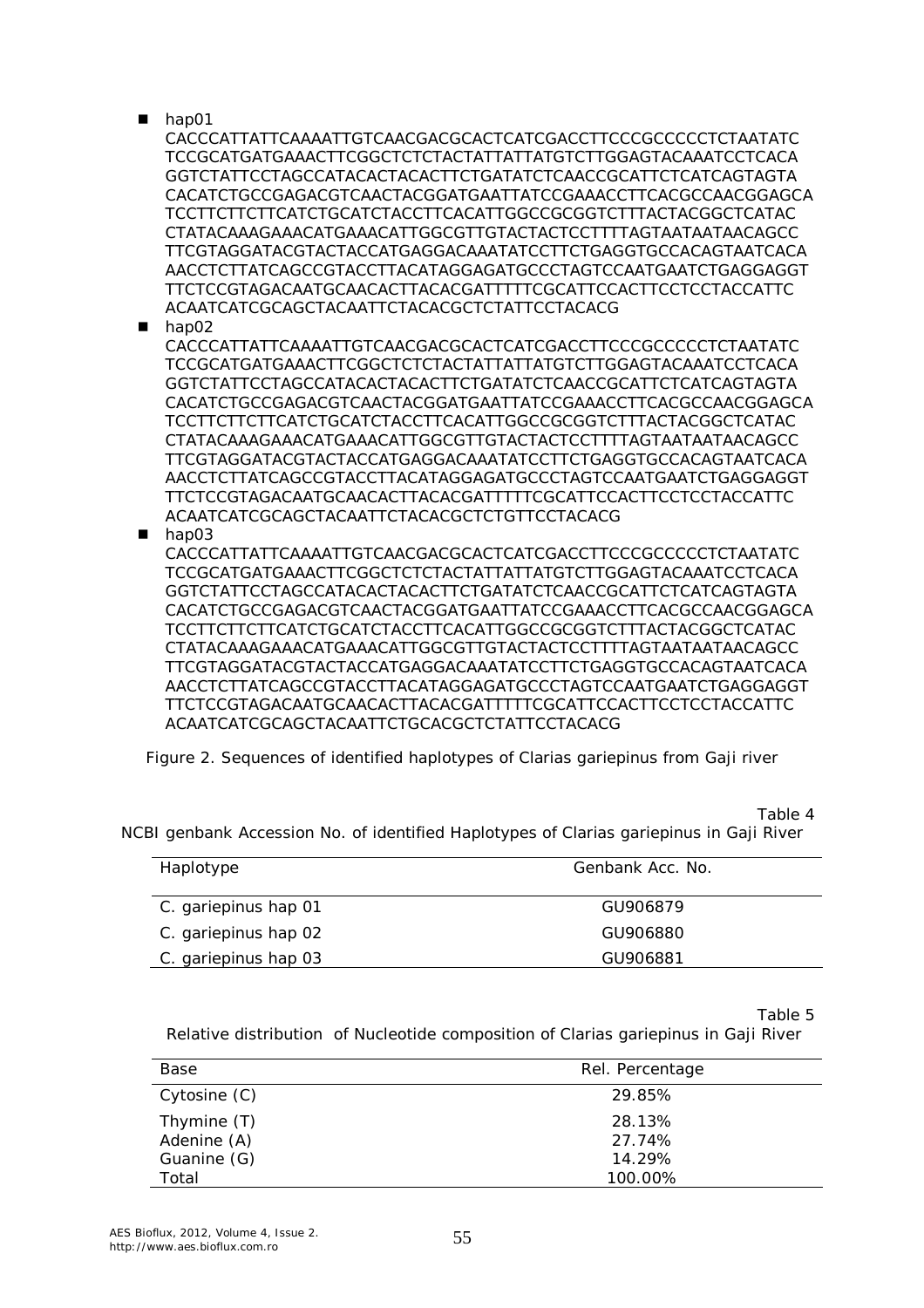Table 6

| Index                                       | Value    |  |
|---------------------------------------------|----------|--|
| Sample size (Good sequences)                | 11.0000  |  |
| No. of haplotypes                           | 3        |  |
| Deletion weight                             | 1.0000   |  |
| Transition weight                           | 1.0000   |  |
| Transversion weight                         | 1.0000   |  |
| Allowed level of missing data               | 5.0000 % |  |
| Number of observed transitions              | 2        |  |
| Number of observed transversions            | O        |  |
| Number of substitutions                     | 2        |  |
| Number of observed indels                   |          |  |
| Number of polymorphic sites                 | 2        |  |
| Number of observed sites with transitions   |          |  |
| Number of observed sites with transversions |          |  |
| Number of observed sites with substitutions | 2        |  |
| Number of observed sites with indels        | Ω        |  |
| Number of observed nucleotide sites         | 583      |  |
| Number of usable nucleotide sites           | 583      |  |

Molecular diversity indices of *Clarias gariepinus* in Gaji river

Low GC content and low number of haplotypes were recorded in this study. However, Alves et al (2001) reported higher values. Sequences of the entire cyt b gene done by Alves et al (2001) and a segment of the control region (1140 and 678 bp, respectively) from 42 specimens representing nine tributaries of the Guadiana River drainage revealed 35 `composite' haplotypes, leading to a high estimate of diversity. Maintained gene flow between two populations can also reduce genetic variation between the two groups. Gene flow will resist the differentiation of gene pool that occurs when mutation, genetic drift and natural selection favouring adaptation to local environmental condition will all lead to the genetic differentiation of local populations. Gene flow may either constrain evolution by preventing adaptation to local condition or promote evolution by spreading new genes and combinations of genes throughout a species' range (Slatkin 1987).

**Conclusion**. The Gaji river has high species diversity as indicated by the number of Families represented. The overall results showed that the mean genetic distance between all the sampled populations is low indicating that frequent gene flow occurs between the populations. Despite the high species diversity, there is low genetic diversity as shown by the low number of haplotypes identified in the earlier results. This can be attributed to the absence of barriers which could have caused diversity in the gene pool of members of same species.

**Acknowledgements**. The support of Abubakar Tafawa Balewa University for the award of study fellowship and the Education Trust Fund (ETF), Nigeria for providing grant towards sponsoring the major author to Universiti Sains Malaysia to carryout part of the work is highly acknowledged.

#### **References**

- Alves M.J., Coelho H., Collares-Pereira M.J., Coelho M.M., 2001 Mitochondrial DNA variation in the highly endangered cyprinid fish *Anaecypris hispanica*: importance for conservation. Heredity 87: 463-473.
- Anon, 2006 Wizard SV Gel and PCR Clean-up system. Promega Technical Bulletin No. 308. 10pp.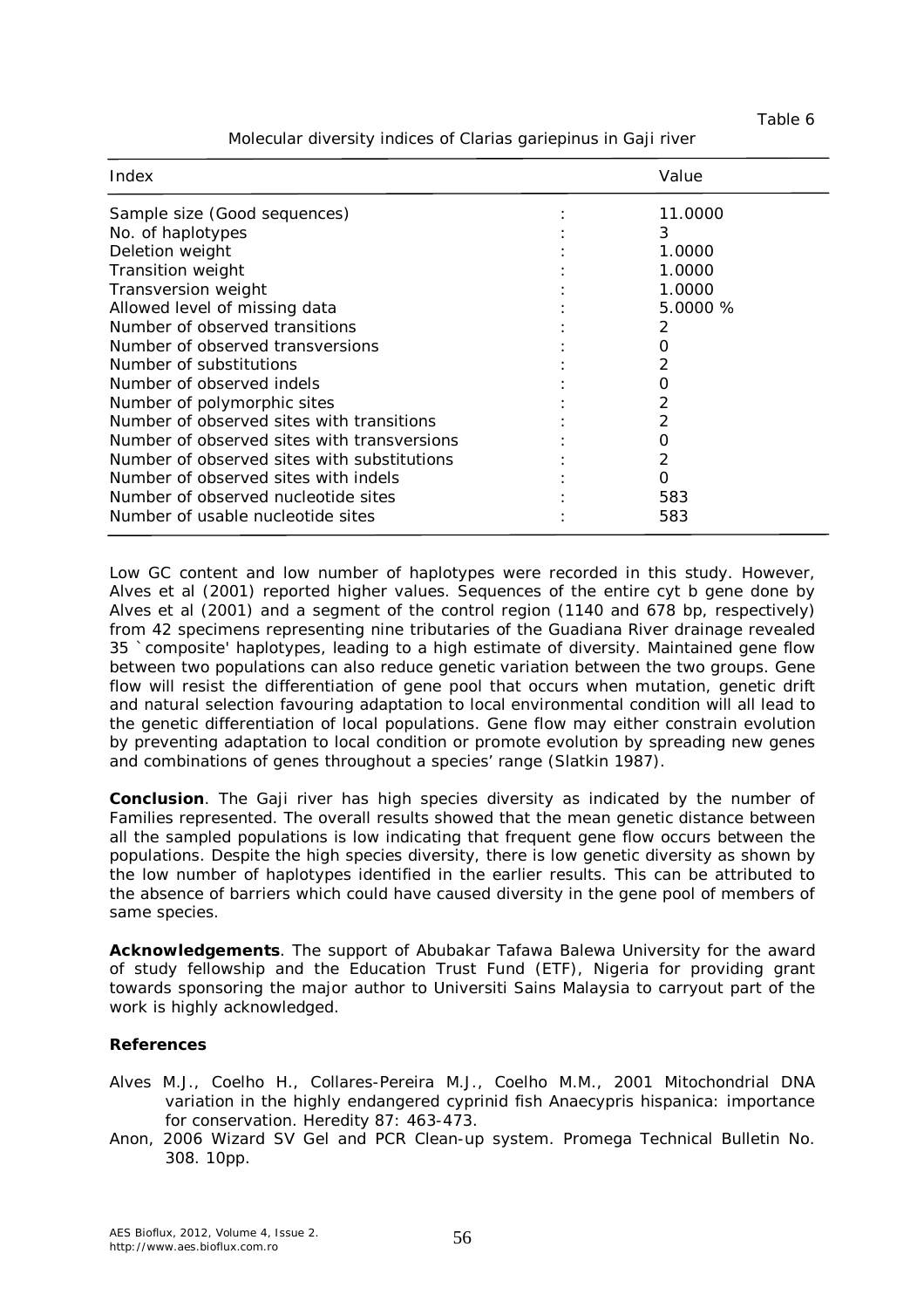- Begg G.A., Friedland K.D., Pearce J.C., 1999 Stock identification and its role in stock assessment and management - an overview. Fisheries Research 43:1-8.
- Begg G.A., Waldman J.R., 1999 An holistic approach to fish stock identification. Fisheries Research 43:35-44.
- Bhat A., 2003 Diversity and composition of freshwater fishes in river systems of central western Ghats, India. Environmental Biology of Fishes 68:25-38.
- Briolay J., Galtier N., Brito R. M., Bouvet Y., 1998 Molecular Phylogeny of Cyprinidae inferred from cytochrome b DNA sequences. Molecular Phylogenetics and Evolution 9:100-108.
- Britten H.B., Riddle B.R., Brussard P.F., Marlow R.W., Lee T.E. Jr., 1997 Genetic delineation of management units for the desert tortoise, *Gopherus agassizii*, in northeastern Mojave Desert. Copeia 3:523-530.
- Carvalho G.R., Pritcher T.J., 1995 Molecular genetics in fisheries. Chapman and Hall, 141 pp.
- Cesaroni D., Carelli M., Allori P., Russo F., Sbordoni V., 1994 Patterns of evolution and multidimensional systematics in graylings (Lepidoptera: Hipparchia). Biological Journal of the Linnean Society 52(2): 101-119
- FAO, 1991 Fish for Food and Development*.* FAO, Rome. 49pp.
- FishBase, 1998 International Center for Living Aquatic Resources Management (ICLARM), Manila, Philippines CD-ROM.
- Ghani F.M., 2008 Study on genetic variation of *Pennehia ania* Off Peninsular Malaysia based on Cytochrome oxidase C subunit gene. Thesis, Universiti Sains Malaysia, Penang, Malaysia.
- Gorgan L.D., 2009 The analysis of cytochrome b nucleotidic sequence for *Carassius gibelio* (Bloch, 1782). AACL Bioflux 2(1):19-26.
- Holden M., Reed W., 1978 West African Freshwater fishes. Longman Group.
- Konstapel K., Noort L., 1995 Fisheries in Developing Countries.TowardsSustainable Use of Living Aquatic Resources. Sectoral Policy Document of Development Cooperation. Ministry of Foreign Affairs. The Hague. 96pp.
- Magurran A. E., 1988 Ecological Diversity and its measurement. Chapman & Hall, London UK.
- Mercer D.E., Hamilton L.S., 1984 Mangrove ecosystems: some economic and natural benefits. Nature Resources 2:14-19.
- Moses B.S., 2000 A review of artisanal marine and brackishwater fisheries of southeastern Nigeria. Fisheries Research 47:81-92.
- Muchlisin Z.A., Siti-Azizah M.N., 2009 Diversity and distribution of freshwater fishes of Aceh water, Northern Sumatra, Indonesia. International Journal of Zoological Research 5 (2): 62-79.
- Nguyen T.T.T., Hurwood D., Mather P., Na-Nakorn N., Kamonrat W., Bartley D., 2006 Manual on applications of Molecular Tools in Aquaculture and Inland Fisheries Management, Part 2: Laboratory Protocols and data Analysis. NACA Monograph No. 2, 134p.
- Olaosebikan B.D., Raji A., 1998 Field Guide to Nigerian Freshwater Fishes. Federal College of Freshwater Fisheries Technology, New Bussa, Nigeria. 107pp.
- Paul-Michael A., Bininda-Emonds O.R.P., Crandall K.A., Gittleman J.L., Mace G.M., Marshall J.C., Purvis A., 2004 The Impact Of Species Concept On Biodiversity Studies. The Quarterly Review of Biology 79(2):161-179.
- Reed W., Burchard J., Hopson A. J., Jenness J., Yaro I., 1967 Fish and Fisheries of Northern Nigeria. Gaskiya Corporation, Zaria, Nigeria.
- Ricker W.E., 1981 Changes in the average size and average age of Pacific salmon. Canadian Journal of Fishery and Aquatic Sciences 38:1636-1656.
- Sherley G.H., 1996 Morphological variation in the shells of *Placostylus* species (Gastropoda: Bulimulidae) in New Zealand and implications for their conservation. New Zealand Journal of Zoology 23:73-82.
- Slatkin M., 1987 Gene flow and the geographic structure of natural populations. Science 236: 787-792.